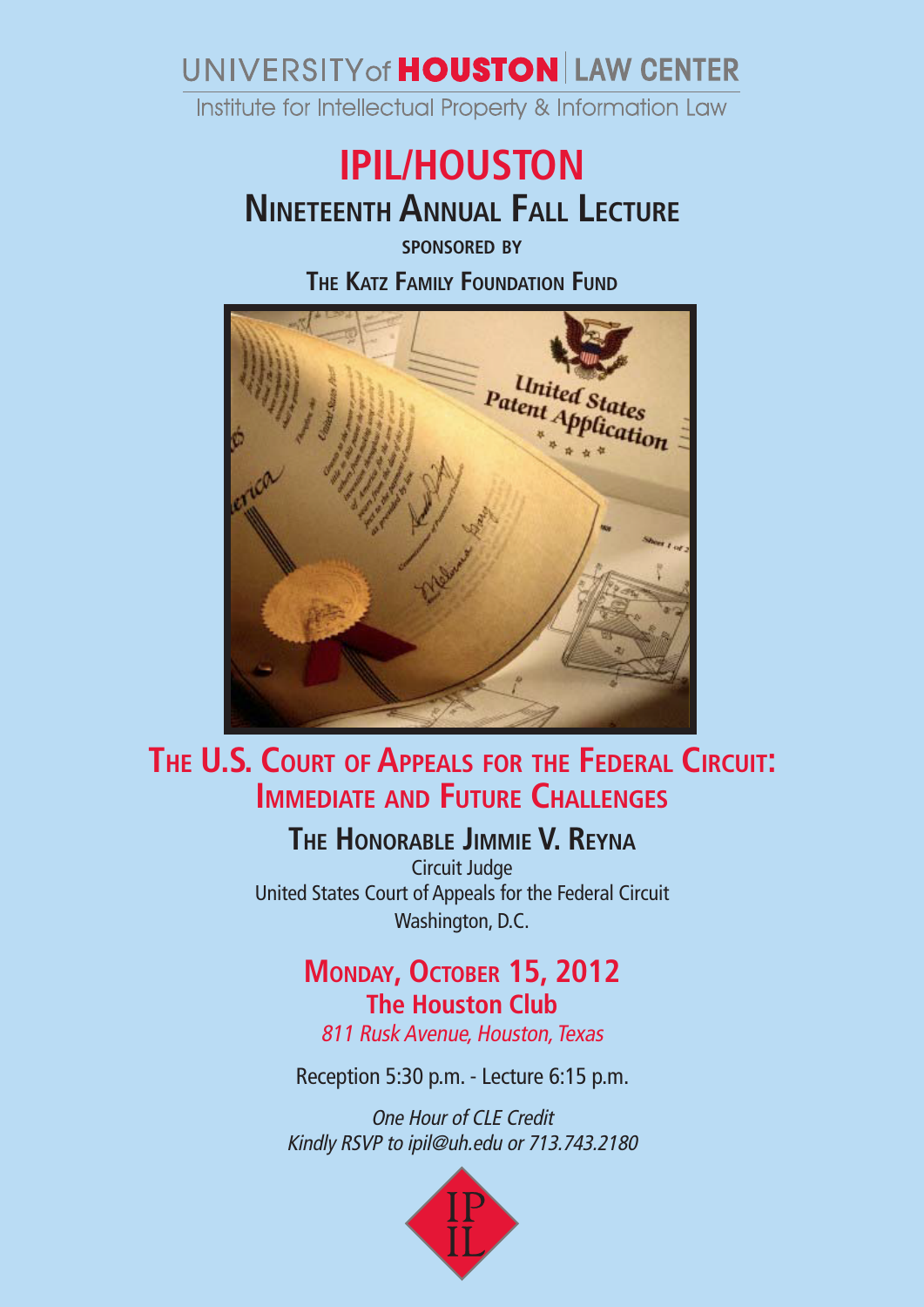#### **The Fall Lecture Sponsored by the Katz Family Foundation Fund**

Celebrating 19 Years of Serving Houston's Intellectual Property & Information Law Bar

#### **Past Presenters**

2011 ROBERT BRAUNEIS, Professor of Law and Co-Director, Intellectual Property Law Program, George Washington University Law School, Washington, D.C. **2010** JANE K. WINN, Charles I. Stone Professor of Law, University of Washington School of Law, Seattle **2009** GREGORY N. MANDEL, Temple University Beasley School of Law, Philadelphia 2008 MARGO A. BAGLEY, University of Virginia School of Law, Charlottesville 2007 CLARISA LONG, Max Mendel Shaye Professor of Intellectual Property Law, Columbia University School of Law, New York 2006 JOHN F. DUFFY, Oswald Symister Colclough Research Professor of Law, George Washington University Law School, Washington, D.C. 2005 DAN L. BURK, University of Minnesota Law School, Minneapolis **2004** DAVID J. FRANKLYN, University of San Francisco School of Law, San Francisco **2003** WILLIAM F. LEE, Wilmer Cutler Pickering Hale & Dorr LLP, Boston **2002** HON. PAUL MICHEL, U.S. Court of Appeals for the Federal Circuit, Washington, D.C. 2001 YSOLDE GENDREAU, Université de Montréal, Québec 2000 JERRE B. SWANN, Kilpatrick Stockton LLP, Atlanta **1999** JOSEPH STRAUS, Max Planck Institute for Foreign and International Patent, Copyright and Competition Law, Munich **1998** JOHN R. THOMAS, Georgetown University Law Center, Washington, D.C. **1997** HON. NANCY LINCK, Solicitor, U.S. Patent and Trademark Office, Washington, D.C. **1996** Hon. GLENN ARCHER, HON. PAULINE NEWMAN, AND HON. EDWARD SMITH, U.S. Court of Appeals for the Federal Circuit, Washington, D.C. **1995** DONALD S. CHISUM, Author, Chisum on Patents **1994** JOHN PEGRAM, Fish & Richardson, P.C., New York

# **IPIL/HOUSTON**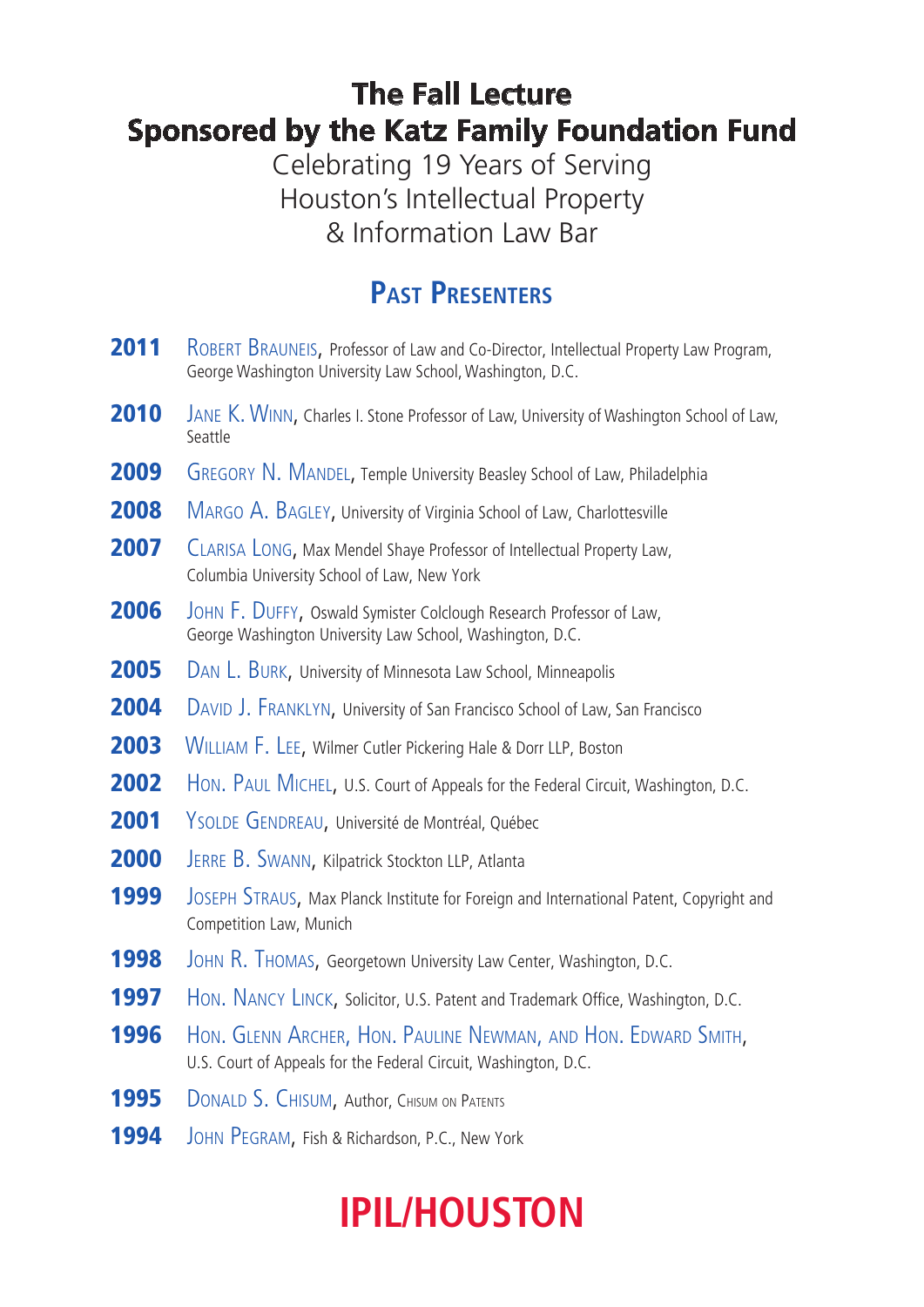

**Jimmie V. Reyna, Circuit Judge**. The Honorable Jimmie V. Reyna was appointed to the United States Court of Appeals for the Federal Circuit by President Barack Obama in 2011. Prior to his appointment, Judge Reyna was an international trade attorney and shareholder at Williams Mullen, where, from 1998 to 2011, he directed the firm's Trade and Customs Practice Group and its Latin America Task Force and served on its board of directors.

Judge Reyna served on the U.S. roster of dispute settlement panelists for trade disputes under Chapter 19 of the North American Free Trade Agreement and the

U.S. Indicative List of Non-Governmental Panelists for the World Trade Organization, Dispute Settlement Mechanism, for both trade in goods and trade in services.

Judge Reyna is the author of two books, Passport to North American Trade: Rules of Origin and Customs PROCEDURES UNDER THE NAFTA (Shepard's 1995), and THE GATT URUGUAY ROUND, A NEGOTIATING HISTORY: SERVICES, 1986-1992 (Kluwer 1993) and numerous articles on international trade and customs issues. He was the founder and senior co-editor of the Hispanic National Bar Association Journal of Law and Policy.

Judge Reyna is a recipient of the Ohtli Award (the highest honor bestowed by the Mexican government on non-Mexican citizens). Other awards include: 100 Influentials, Hispanic Business Magazine (2011); 101 Latino Leaders in America, Latino Leaders Magazine 2011; Minority Business Leader, Washington Business Journal; Extraordinary Leadership, Hispanic National Bar Association (HNBA); Lifetime Honorary Membership, Society of Hispanic Professional Engineers; Distinguished Citizen Award, Military Airlift Command, U.S. Air Force; and Spirit of Excellence Award, Albuquerque Hispano Chamber of Commerce.

Judge Reyna served over a decade of leadership in the Hispanic National Bar Association, including as National President (2006-07). He served in various leadership positions in the ABA Sections on International Law and Dispute Settlement. He was a founder and member of the board of directors of the U.S.-Mexico Law Institute and the Community Services for Autistic Adults and Children Foundation. He currently serves on the Nationwide Hispanic Advisory Council of Big Brothers Big Sisters of America.

He received a B.A. from the University of Rochester in 1975 and a J.D. from the University of New Mexico School of Law in 1978.

# **The U.S. Court of Appeals for the Federal Circuit: IMMEDIATE AND FUTURE CHALLENGES**

Circuit Judge Reyna will address the present status of the Federal Circuit. Topics will include the CAFC's jurisdiction, the nature of its most challenging cases, the effect of the America Invents Act, and international activity in patent law.